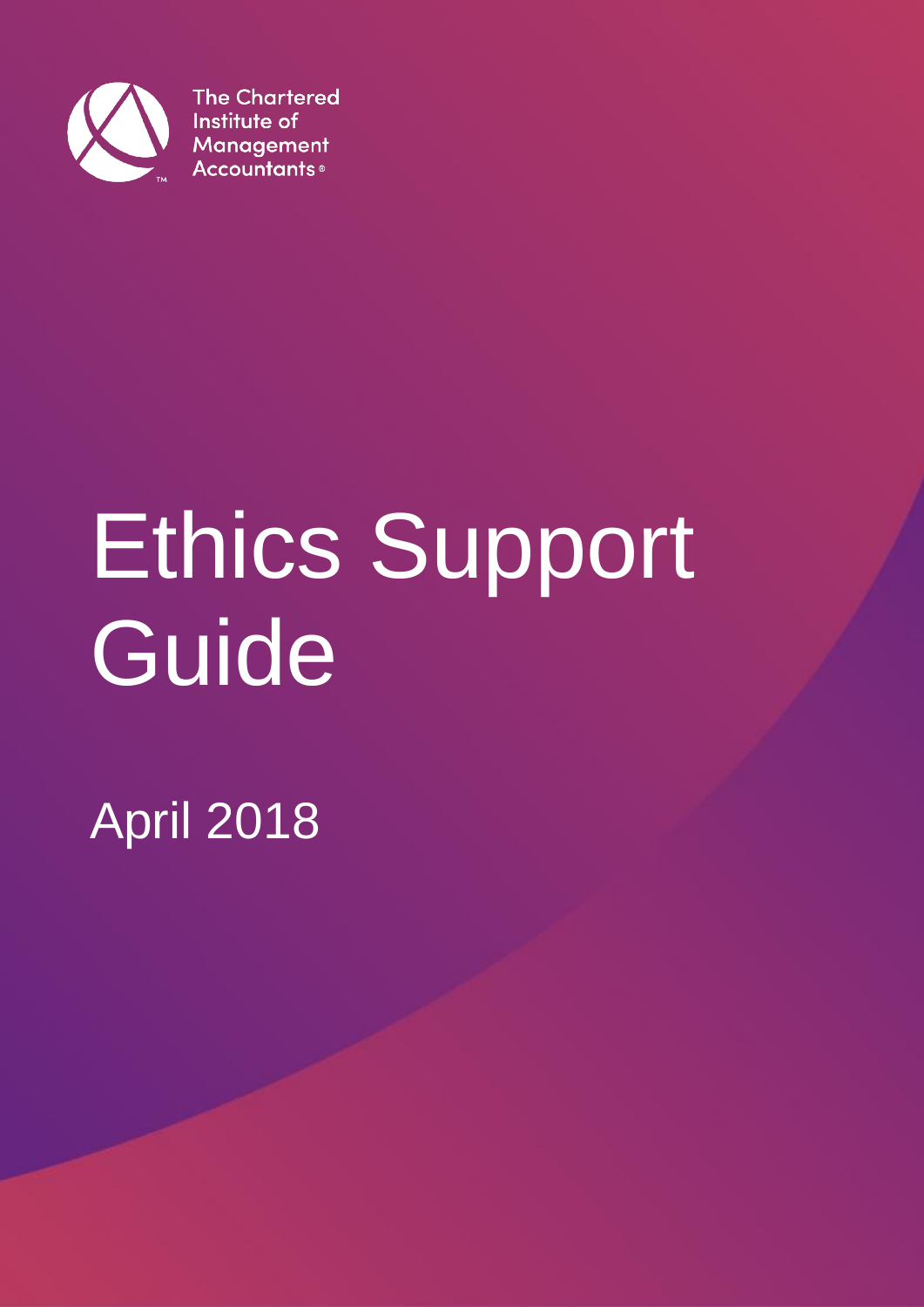# **CONTENTS**

- 1. CIMA Ethics
- 2. The Ethics Microsite
- 3. Recent ethics resources
- 4. Exercise, case studies and ethics training
- 5. CGMA resources
- 6. CIMA Ethics reports
- 7. Using the training tools and resources

# 1. CIMA ETHICS

CIMA is committed to upholding the highest ethical and professional standards, and to maintaining public confidence in management accounting. CIMA members and students are required to comply with the CIMA Code of Ethics and to adopt the fundamental principles to their working lives.

The past few years have highlighted the costs of acting unethically, with a spate of business failures, high public distrust and increasing public protest against corporate and government misdemeanours. Businesses that want to succeed in the long term have to reflect both upon challenges in their own operations and take action to remedy.

Research and activity in the field of business ethics and sustainability, the growing influence of key stakeholders such as consumers, investors and employees, all point to the necessity of embedding wider ethical considerations into strategy and performance measurements.

Ethics are the issues that fall in the grey-zone between what is legal and what is not. Certain behaviours or actions may be within the law but still unethical. Hence, as a CIMA management accountant bound by the Code of Ethics, you are sometimes required to do more than what is required by law.

CIMA produces a wide range of free resources to our members, students, their employers and anyone else who may find them useful. This includes a number of reports, guidance around the Code, support and helplines, and e-tools to practice resolving ethical dilemmas. On the CIMA website, we share links to relevant articles, webcasts, other external organisations and real life case studies.

This document will help guide you through all the resources available from CIMA Ethics. It is also there to help you as an individual or as part of a team to understand ethics and how it's applied it in your working life. In the back of the document we have included a few examples of how to incorporate some of the tools in training and events.

Please contact [ethics@cimaglobal.com](mailto:ethics@cimaglobal.com) if you have any queries.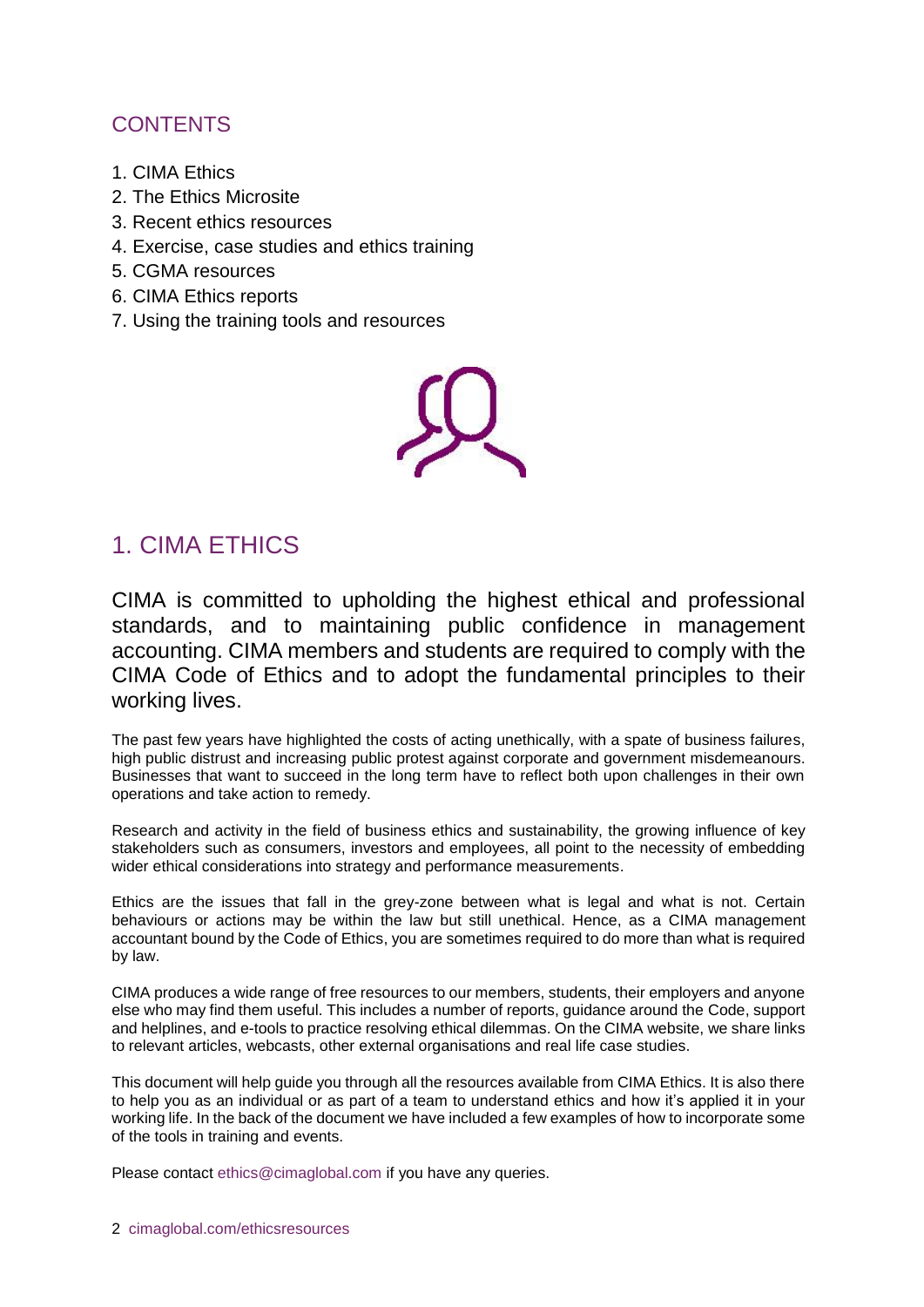# 2. THE ETHICS MICROSITE

All information related to ethics can be found at [cimaglobal.com/ethics.](http://www.cimaglobal.com/ethics) On the landing page you will find four main areas:

## CODE OF ETHICS

At the pages dedicated to the Code of Ethics you find an overview of the five fundamental principles and safeguards, as well as the code in full.

The code is based on the global IFAC handbook of the Code of Ethics for Professional Accountants, of the International Ethics Standards Board of Accountants (IESBA). The fundamental principles (integrity, objectivity, professional competence and due care, confidentiality and professional behaviour) underpins everything that management accountants do, and supports CIMA members and students throughout their career.

» [cimaglobal.com/codeofethics](http://www.cimaglobal.com/codeofethics)

### HELPLINES AND SUPPORT

CIMA offers several different helplines, including a Code of Ethics helpline, which guides members and students through the code to address an ethical issue, and a global guidance line where the caller can discuss next steps when dealing with an ethical dilemma. Neither are substitutes for legal or technical advice but assist callers in thinking through actions. For members and students in the UK and continental Europe, a legal advice helpline is available through Law Express.

» [cimaglobal.com/helplines](http://www.cimaglobal.com/helplines) 

## ETHICS RESOURCES

CIMA provides free access to a number of tools, articles and webcasts. As we keep updating the resources you are guaranteed to find relevant and up-to-date material and information for your ongoing learning and development.

» [cimaglobal.com/ethicsresources](http://www.cimaglobal.com/ethicsresources)

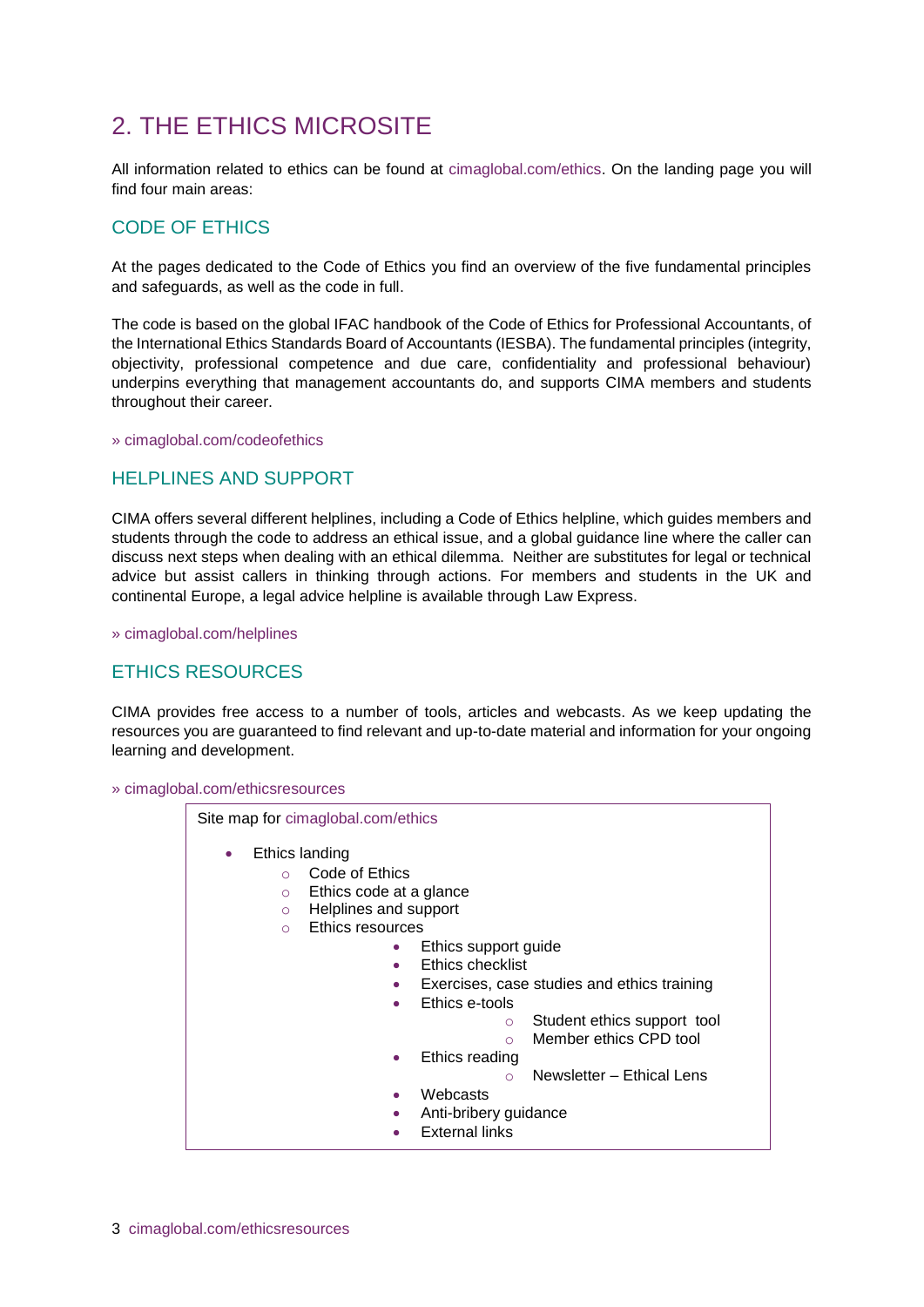# 3. RECENT ETHICS RESOURCES

Unless a separate web-address is given in the descriptions below you will find the resources at [www.cimaglobal.com/ethicsresources](http://www.cimaglobal.com/ethicsresources)

The role of the accountants in implement the Sustainable Development Goals

The CGMA report highlights the fundamental role businesses play in delivering against the United Nations 17 Sustainable Development Goals (SDGs).

The report suggests that the skillsets, organisational role and ethical commitment of management accountants across the world



place members of the profession at the forefront of SDG planning and implementation.

#### » [cgma.org/sdgs](http://www.cgma.org/sdgs)

Keeping business clean: a CGMA This CGMA briefing report outlines the developments and trends

guide to countering fraud and corruption

Ethical Due Diligence in Hiring and Assessing Professional

**Accountants** 

on fraud and corruption globally. The  $\bullet$ breifing signposts CGMA designation holders to resources and reading materials from across The Association



and those leading provides of anti-corruption and fraud corruption material.

The report is accompanied by briefing co-produced with Transparency International (TI) which features the 2016 TI Corruption Perceptions Index.

#### » [cgma.org/fraud-corruption](http://www.cgma.org/fraud-corruption)

This CGMA guidance produced alongside the Institute of Business Ethics highlights the importance of ethical recruitment.

This guidance indicates the stages involved in conducting ethical due diligence in the recruitment process as well as resources that HR and finance teams can refer to. The guidance



provides accounts from Britvic GB, Metro Bank and a USA based charity.

#### » [cgma.org/ethicalrecruitment](http://www.cgma.org/ethicalrecruitment)

This discussion report, co-produced with St Paul's Institute explores the subject of internal trust within organisations as part of an ongoing joint programme on ethical culture.

It focuses on what trust is defined as; its warning signs; how to embed internal trust as well as what this means for accountant in business. It



also includes key accounts from roundtable respondents and a useful case study.

» [cgma.org/internaltrust](http://www.cgma.org/internaltrust)

Internal Trust: Building alliances from within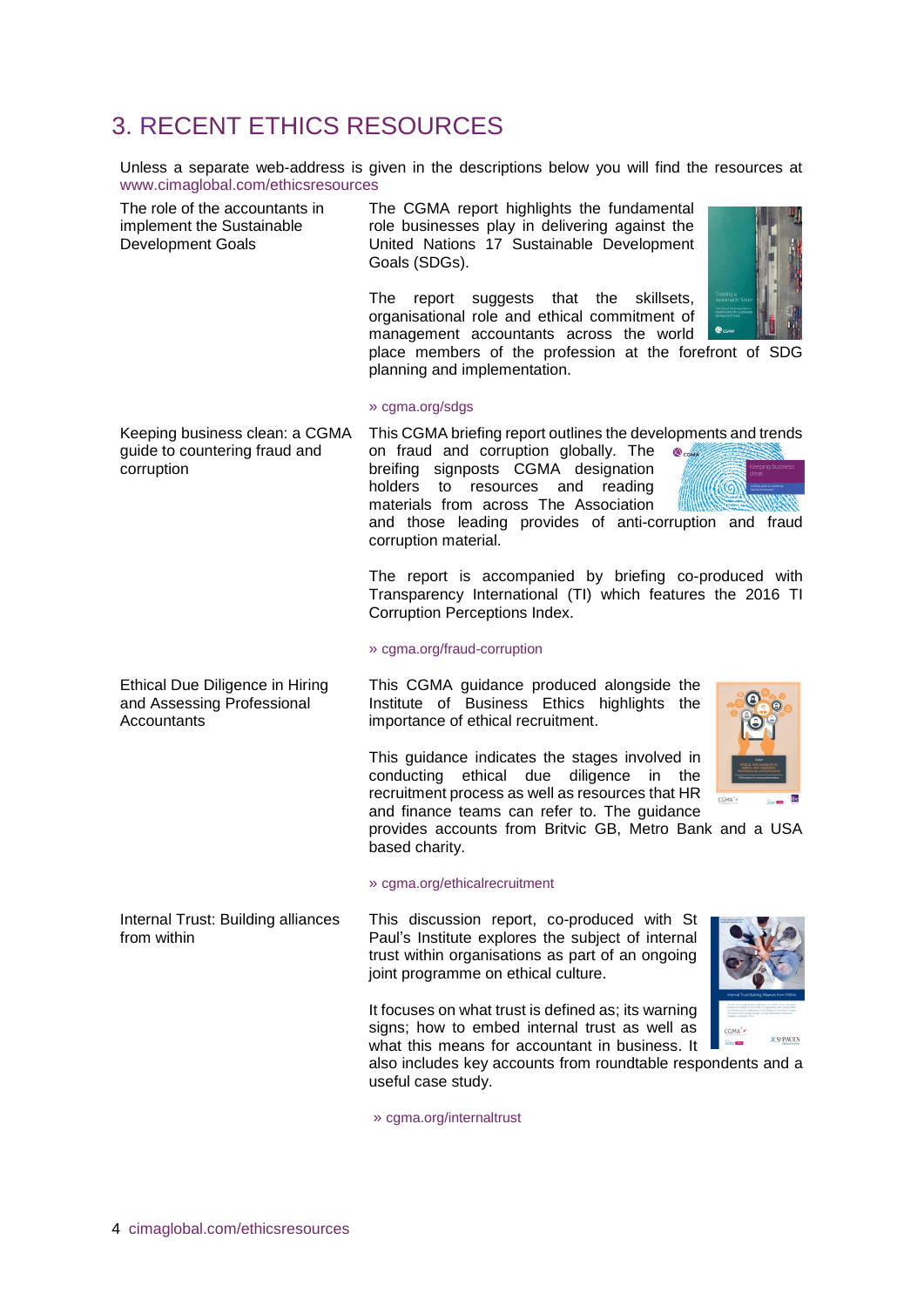| Business and human rights:<br><b>Evolution and Acceptance</b> | This guidance provided by the CGMA outlines<br>the importance of human rights issues in<br>business. It also looks at specific case studies<br>where organisations such as Unilever have<br>promoted human rights practices and ways in<br>which they apply the Guiding Principles on<br>Business and Human Rights.<br>CGMA'.                                                                                                                                                                                                                            |
|---------------------------------------------------------------|----------------------------------------------------------------------------------------------------------------------------------------------------------------------------------------------------------------------------------------------------------------------------------------------------------------------------------------------------------------------------------------------------------------------------------------------------------------------------------------------------------------------------------------------------------|
|                                                               | This guidance provides a strategic road map to help you better<br>understand ways human rights considerations can be<br>embedded into business practice.                                                                                                                                                                                                                                                                                                                                                                                                 |
|                                                               | » cgma.org/humanrights                                                                                                                                                                                                                                                                                                                                                                                                                                                                                                                                   |
| Escaping short-termism                                        | This report summarises the topics discussed in a joint seminar<br>hosted by CIMA and St. Paul's Institute which explored what a<br>long-term culture looks like and how it can be integrated and<br>communicated. It can be found here.                                                                                                                                                                                                                                                                                                                  |
| Ethics student support e-tool                                 | This interactive e-tool provides an overview<br>of the CIMA Code of Ethics, the importance<br>of ethics in the workplace, and how ethical<br>dimensions may appear in the CIMA exams.<br>The material in this tool draws from past<br>exams and information in the Code. The tool<br>also refers the user to other sources of information on the CIMA<br>website and elsewhere, with the aim to deepen CIMA students'<br>learning and understanding. It has recently been updated to<br>reflect the 2015 syllabus.<br>» cimaglobal.com/studentethicstool |
| Ethics webcasts                                               | CIMA has added various ethics webcasts highlighting the 2015<br>CIMA Code of Ethics and the Code of Ethics for CGMA<br>designation holders. Some of the topics discussed are: how the<br>code can add value to your career, the benefits of the updated<br>code, and the importance of ethics in the accountancy<br>profession. The webcasts can be accessed here.                                                                                                                                                                                       |
| Ethical dilemma videos                                        | Watch these new ethical dilemma videos in our webcasts page<br>to learn about some of the common ethical dilemmas that<br>accountants face, such as pressures to overstate profits, and<br>what to do if you find yourself in these situations. Access the<br>ethical dilemma webcasts here.                                                                                                                                                                                                                                                             |
|                                                               | 4. EXERCISES, CASE STUDIES AND ETHICS TRAINING                                                                                                                                                                                                                                                                                                                                                                                                                                                                                                           |

Ethical dilemmas – what would you do? This is a tool to practice resolving an ethical dilemma, with help from the Code and the ethics checklist. The worksheet includes five case studies with common dilemmas in the work place. You are then asked to identify how to approach and resolve the issue. The tool also includes an answer sheet, to compare your answers with CIMA's guidance. This tool is meant for both CIMA members and students, and can be used in a wide range of environments - from classroom and office training to students practicing ethical decision-making on their own.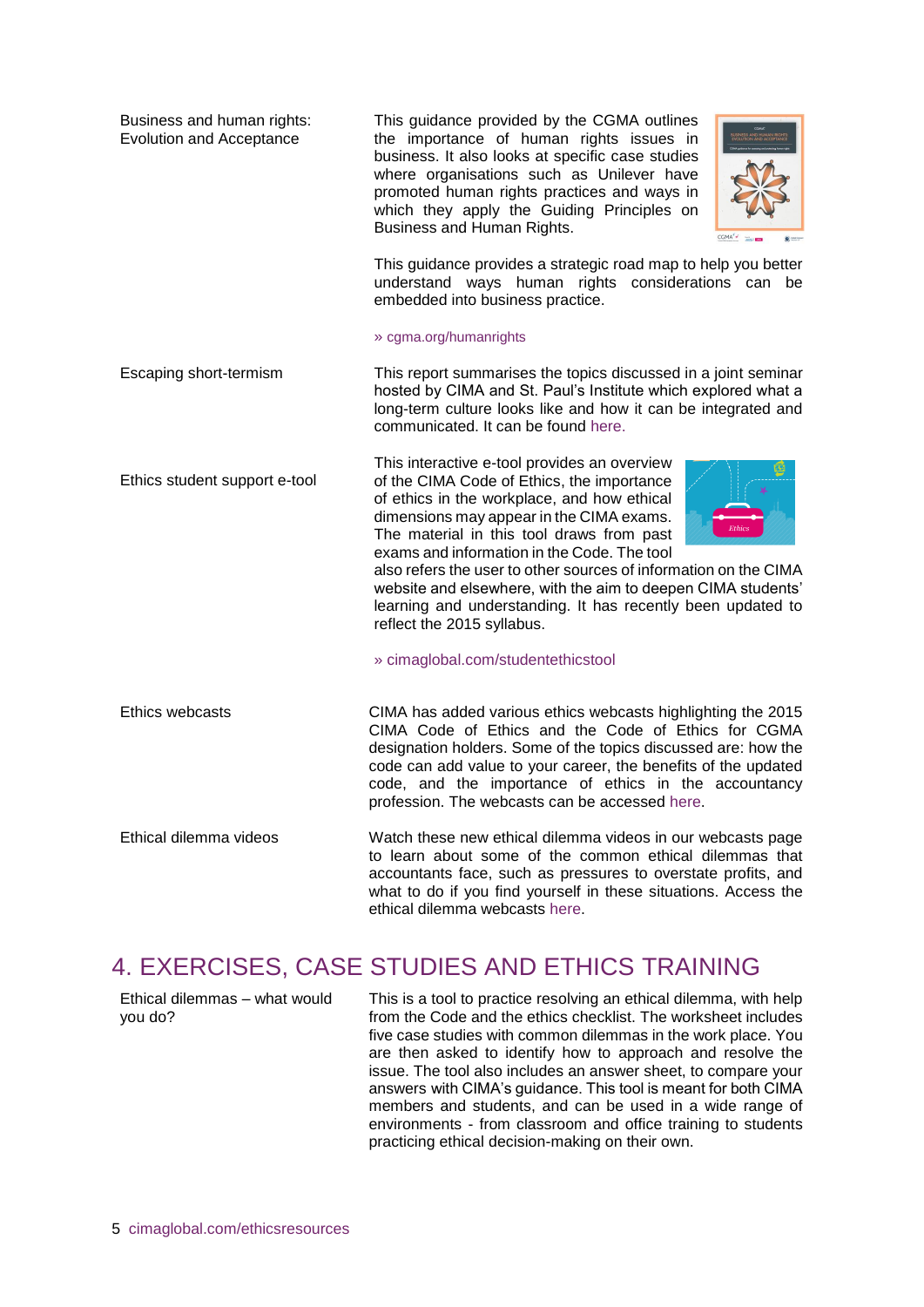| BeeZed case study                      | This exercise is based on a case study used in the Acting under<br>pressure report from 2012. Sara is joining a company in your<br>country, and you are asked to discuss which the possible threats<br>and safeguards to maintaining ethical practice are for Sara. This<br>exercise lends itself to group training. |
|----------------------------------------|----------------------------------------------------------------------------------------------------------------------------------------------------------------------------------------------------------------------------------------------------------------------------------------------------------------------|
| Fact or fiction<br>reflection exercise | This exercise is based on the Fact or fiction report series, and<br>asks you to reflect over which are your key skills, and if you need<br>to develop new ones, to be a successful finance professional.                                                                                                             |
| Case studies                           | Each month a real life case study is published in the magazine,<br>Financial Management. These brief case studies, headlined by<br>topic, are suitable to use to start off a discussion or help you<br>reflect on a personal dilemma. These are available in the Case<br>Studies page.                               |
| <b>FURTHER READING AND VIEWING</b>     |                                                                                                                                                                                                                                                                                                                      |
| Articles and blogs                     | On the page 'ethics reading', we link to all articles and blog posts<br>from the Insight, Velocity, Financial Management, CIMA<br>Connect and the CGMA blog related to ethics, sustainability and<br>responsible business. These are kept up to date to provide the<br>most recent news.                             |
| Ethics newsletter                      | Ethical Lens gives you a snapshot of the latest developments in<br>ethical and sustainable business worldwide and directs you to<br>new resources and reports. Circulate within your team and take<br>advantage of this convenient way to stay informed and up-to-<br>date.                                          |

#### » [cimaglobal.com/ethicallens](http://www.cimaglobal.com/ethicallens)

Reports CIMA produces a range of reports related to sustainability, ethics and responsible business. This includes topics such as guidance on the UK Bribery Act, research on responsible business and ethical practice in emerging markets, and reports on business partnering based on roundtable discussions worldwide. On these pages you are also able to access articles and webcasts related to the reports.

» cimaglobal.com/Research--Insight/

Webcasts Webcasts We offer webcasts including interviews with CIMA employees and other experts in the area of ethics and the Code, including videos from global and local events and roundtables from around the world.

# GUIDANCE AND SUPPORT

| Ethics checklist | The ethics checklist gives you guidance on what steps to take<br>when faced with an ethical dilemma. You can access the<br>checklist straight on the webpage, or download it as a PDF. This<br>checklist can be a useful supplement to a discussion based on<br>specific behaviours in your sector, market or department. |
|------------------|---------------------------------------------------------------------------------------------------------------------------------------------------------------------------------------------------------------------------------------------------------------------------------------------------------------------------|
|                  | » cimaglobal.com/ethicschecklist                                                                                                                                                                                                                                                                                          |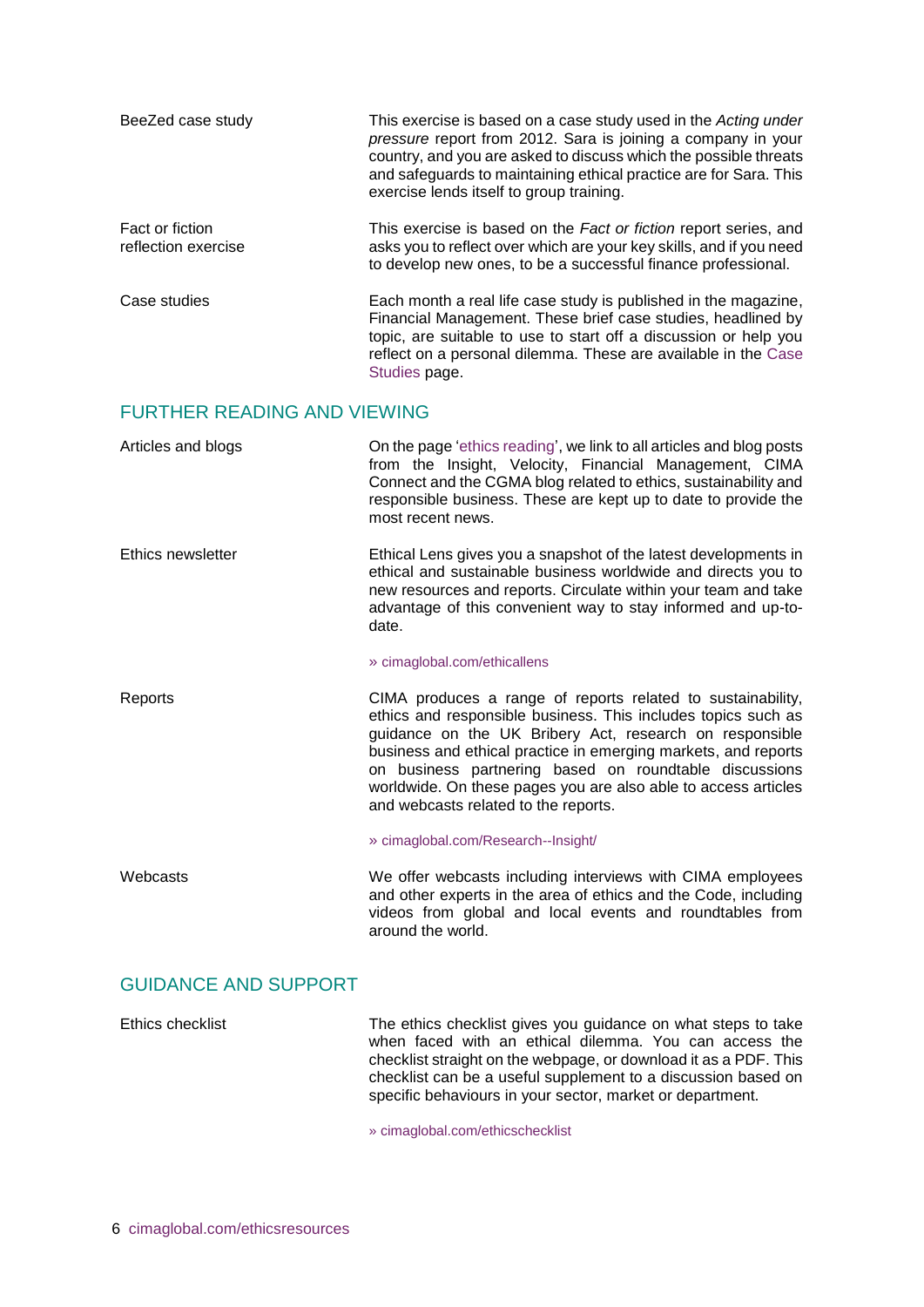| Anti-bribery guidance | CIMA members and students worldwide have a responsibility to<br>be fully aware of the implications of anti-corruption legislation in<br>their market, as well as the implications of laws with global reach<br>such as the UK Bribery Act 2010 and the US FCPA. Access<br>guidance and resources online. |
|-----------------------|----------------------------------------------------------------------------------------------------------------------------------------------------------------------------------------------------------------------------------------------------------------------------------------------------------|
|                       | » cimaglobal.com/bribery                                                                                                                                                                                                                                                                                 |
| <b>Helplines</b>      | CIMA offers a Code of Ethics helpline, a global guidance line,<br>and a UK legal advice line. The UK legal advice line can also<br>advise on whistleblowing protection in the UK.                                                                                                                        |
|                       | » cimaglobal.com/helplines                                                                                                                                                                                                                                                                               |
| External links        | On this page we have put together a collection links to other<br>national and international organisations and institutions, with<br>more guidance and information about related issues.                                                                                                                  |
|                       | » cimaglobal.com/Professionalism/Ethics/Responsible-<br>business/External-links1/                                                                                                                                                                                                                        |

# 5. CGMA RESOURCES

Please note that some of these resources are accessible for CGMA registered members only at [cgma.org](http://www.cgma.org/)

## REPORTS

| Keeping business<br>clean: a CGMA<br>guide to countering<br>fraud and corruption | This CGMA briefing report outlines<br>the<br>CGMA<br>developments and trends on fraud<br>and<br>corruption globally. The breifing signposts<br>CGMA designation holders to resources and<br>reading materials from across The Association<br>and those leading provides of anti-corruption<br>and fraud corruption material. |  |
|----------------------------------------------------------------------------------|------------------------------------------------------------------------------------------------------------------------------------------------------------------------------------------------------------------------------------------------------------------------------------------------------------------------------|--|
|                                                                                  | The report is accompanied by briefing co-produced with 1<br>International (TI) which features the 2016 TI Corruption Percep                                                                                                                                                                                                  |  |
|                                                                                  | » cgma.org/fraud-corruption                                                                                                                                                                                                                                                                                                  |  |
| Ethical Due                                                                      | This CGMA guidance produced alongside the Institute                                                                                                                                                                                                                                                                          |  |
| Diligence in Hiring<br>and Assessing<br>Professional                             | of Business Ethics highlights the importance of ethical<br>recruitment.                                                                                                                                                                                                                                                      |  |
| Accountants                                                                      | Ths guidance indicates the stages involved in<br>conducting ethical due diligence in the recruitment                                                                                                                                                                                                                         |  |
| December 2016                                                                    | process as well as resources to help HR and finance                                                                                                                                                                                                                                                                          |  |



Transparency itions Index.

process as well as resources to help HR and finance teams which they can refer to. The guidance provides accounts from Britvic GB, Metro Bank and a USA based charity.



» [cgma.org/ethicalrecruitment](http://www.cgma.org/ethicalrecruitment)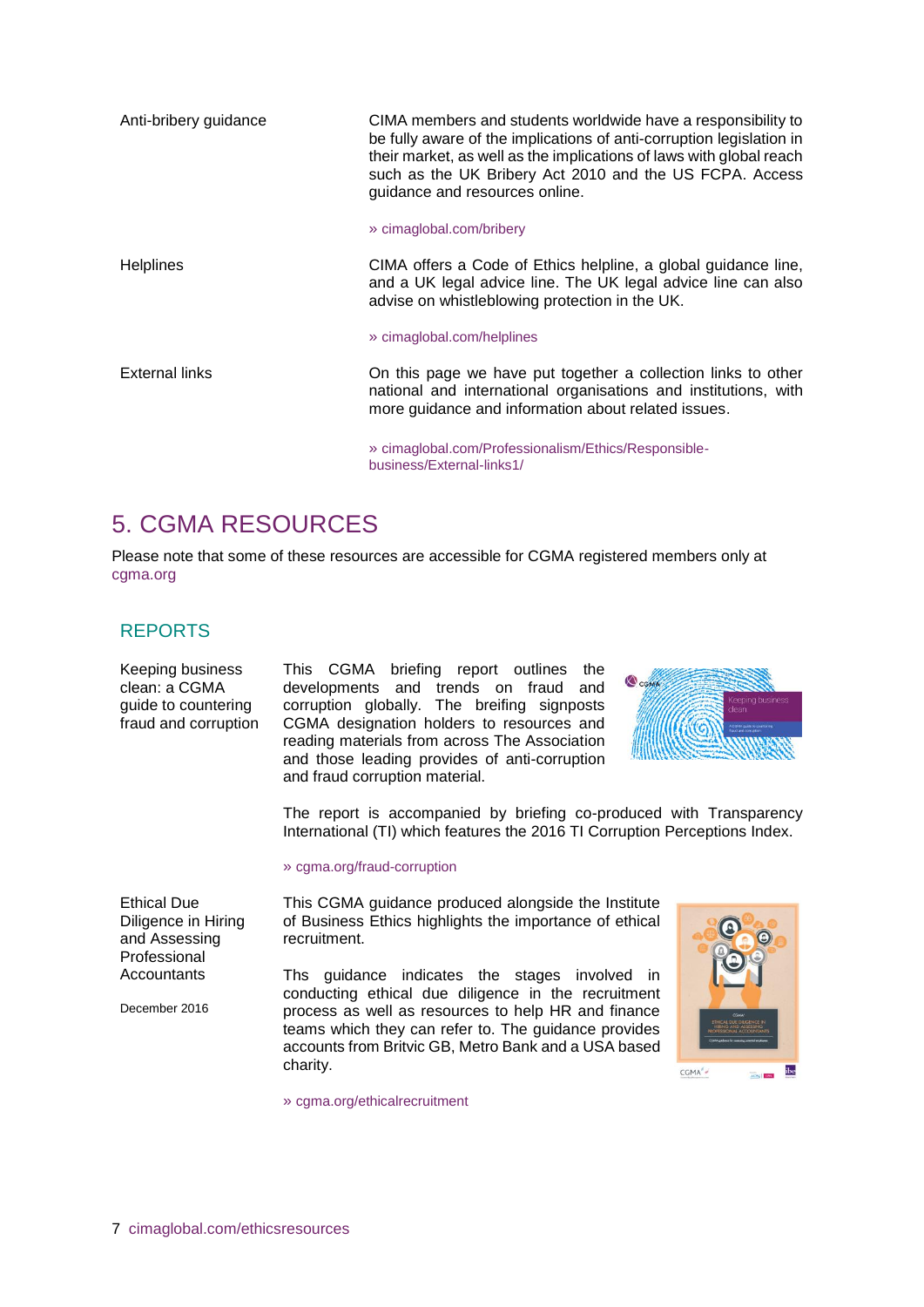Internal Trust: Building alliances from within

December 2016

This discussion report, co-produced with St Paul's Institute explores the subject of internal trust within organisations as part of an ongoing joint programme on ethical culture.

It focuses on what trust is defined as; its warning signs; how to embed internal trust as well as the what this means for accountants in business. It also includes key accounts from roundtable respondents and a useful case study.

#### » [cgma.org/internaltrust](file://///gbrsan01.op.cimaglobal.net/data$/Professional%20Standards%20and%20Conduct/Ethics/2017/CIMA%20and%20CGMA%20Ethics%20Resources/www.cgma.org/internaltrust)

Business and human rights: Evolution and Acceptance

May 2016

This guidance provided by the CGMA outlines the importance of human rights issues in business. It also looks at specific case studies where organisations such as Unilever have promoted human rights practices and ways in which they apply the Guiding Principles on Business and Human Rights. This guidance provides a strategic road map to help you better understand ways human rights considerations can be embedded into business practice.

#### » [cgma.org/humanrights](http://www.cgma.org/humanrights)

Managing Responsible **Business** 

July 2015

This CGMA survey report explores the importance placed on business ethics, ethical performance and ethical management within organisations, and how the ethical landscape and attitudes have changed since 2012 by drawing insight from CGMA designation holders and CIMA students working in business globally.

#### » [cgma.org/resources](http://www.cgma.org/resources)

Managing better business – addressing ethical challenges

Implementing an effective corporate ethics policy

July 2015

July 2015

This CGMA resource provides three detailed infographics on managing responsbile business. The infographics address critical areas including: the emerging issue of human rights; reporting on whats right and embedding an ethical culture.

» [cgma.org/Resources/Reports/Pages/Managing-better-business-ethical](http://www.cgma.org/Resources/Reports/Pages/Managing-better-business-ethical-challenges.aspx)[challenges.aspx](http://www.cgma.org/Resources/Reports/Pages/Managing-better-business-ethical-challenges.aspx)

This CGMA tool provides businesses with guidance on ways corporate ethics policy can be succsessfully implemented in organisations.



It includes five case studies from companies and supporting question material which can be completed online or printed.

[» cgma.org/Resources/Reports/Pages/implementing-an-effective-corporate-ethics](http://www.cgma.org/Resources/Reports/Pages/implementing-an-effective-corporate-ethics-policy.aspx)[policy.aspx](http://www.cgma.org/Resources/Reports/Pages/implementing-an-effective-corporate-ethics-policy.aspx)





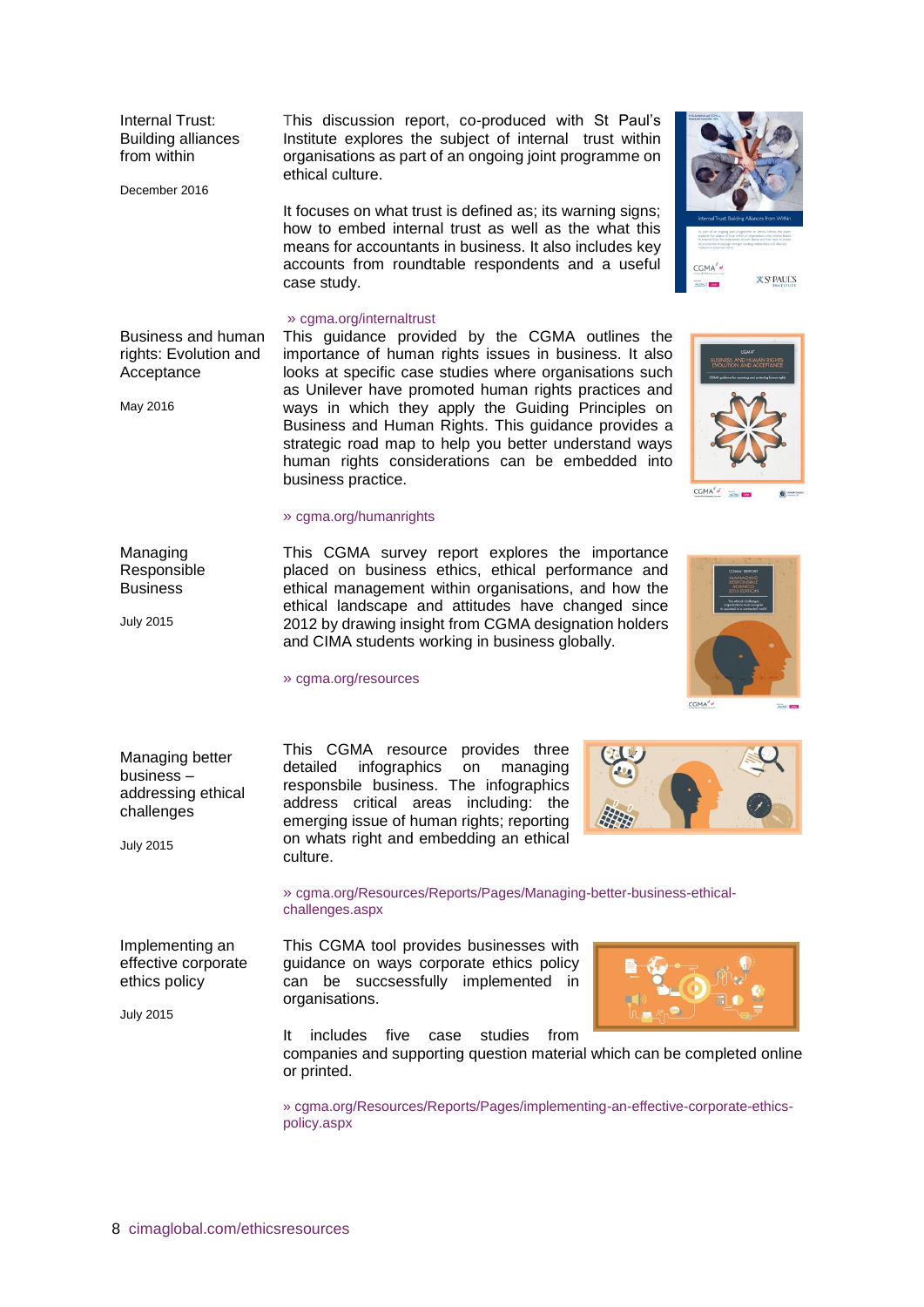Ethical performance: Driving value from an ethical culture

November 2014

This CGMA briefing is based on a survey of CGMAs worldwide on ethical performance in the workplace. The survey found that although ethics will continue to be a growing priority for business leaders there are gaps concerning engagement with ethics in terms of communication, leadership and training

» [cgma.org/resources/reports/ethical-performance.html](http://www.cgma.org/resources/reports/ethical-performance.html)



Combating corruption across the value chain

June 2014

June 2014

CGMA's 'Rethinking the value chain' series includes a focus on the ethical, governance, regulatory aspects of the extended value chain. As part of the series CGMA and Transparency International have co-produced a guide highlighting corruption risks and anti-corruption legislation globally.



#### » [cgma.org/valuechain](http://www.cgma.org/valuechain)

Case study: Ethical culture change at **Siemens** 

Also in the 'Rethinking the value chain' series, a case study investigates how following scandal, Siemens turned its business around by embedding strong corporate governance, and an emphasis on transparency and trust. It explores the steps to take to embed governance and ethics throughout the value chain.

» [cgma.org/valuechain](http://www.cgma.org/valuechain)

## OTHER RESOURCES

Ethics Webcasts CIMA and AICPA held a webcast debate headlined *the future of ethics* in association with [the Accountant magazine,](http://www.vrl-financial-news.com/accounting/the-accountant.aspx) to discuss the pressures faced by organisations. Hosted by Nicola Maher, editor at the Accountant, the panel of experts discusses ethical culture, accounting for ethics, dilemmas, pressures and business issues.

> Also see webcasts on supply chain risks and ethics from the 'Value chain' series.

#### » [cgma.org/resources/videos](http://www.cgma.org/resources/videos)

Podcasts: Managing responsible business Tanya Barman, Associate Director-Ethics at CIMA, discusses the recent results of the CGMA Managing Responsible Business 2015 global survey and the ethical challenges organisations must navigate to succeed. The topics explored are: what businesses can do to operate more ethically and the effect of the open workforce on the ability to manage a responsible business.

#### » [cgma.org/resources/videos](http://www.cgma.org/resources/videos)

Dilemma animation: ethical conduct is never out of vogue This animation guides the viewer through an ethical dilemma and explains how the ethical codes of professional accountants can be used to resolve the issue. The animation shows that the underlying principles of CIMA's and AICPA's Codes. Use the animation as part of training and ethics education, with both members and students.

» [cgma.org/resources/videos](http://www.cgma.org/resources/videos)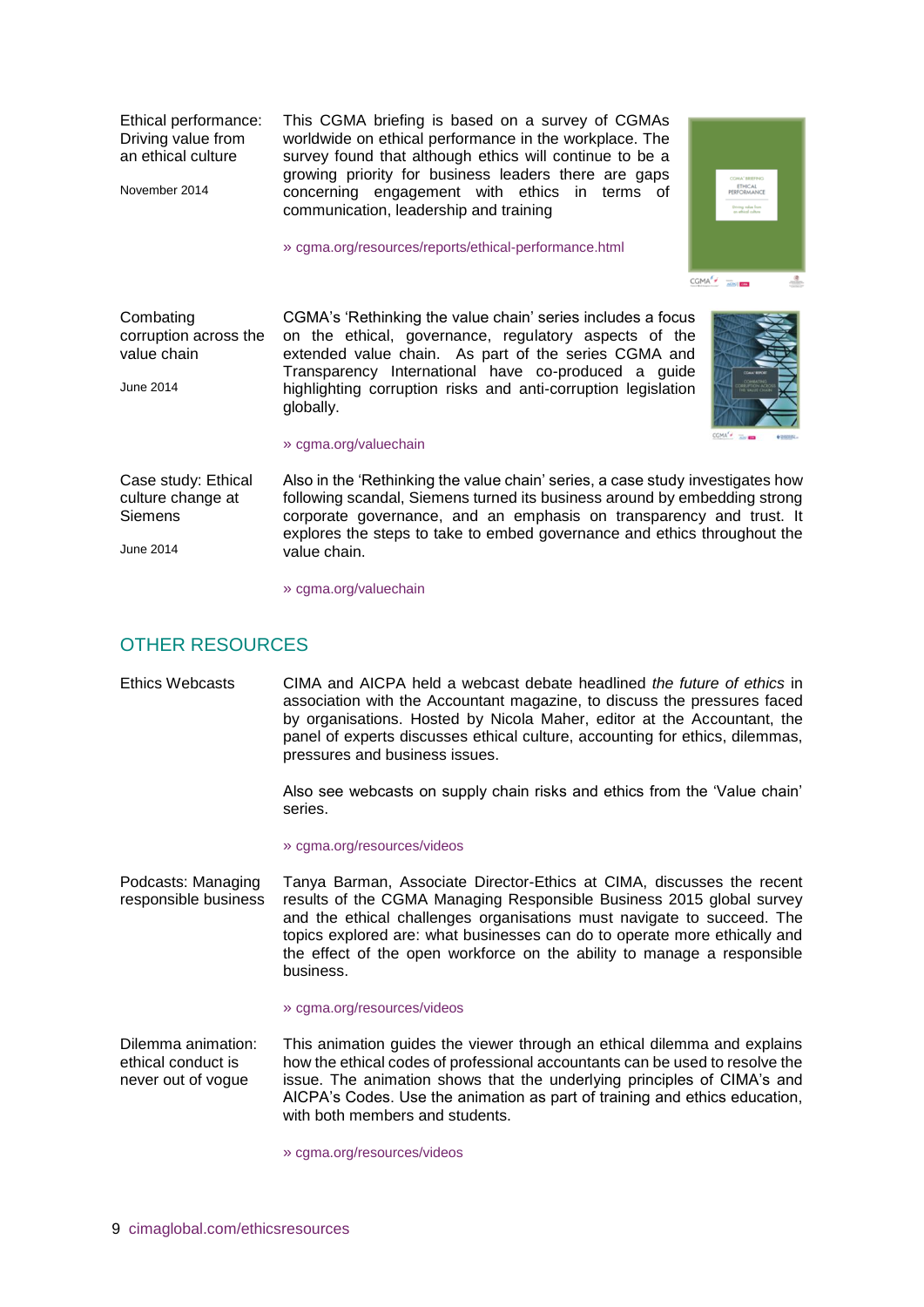Ethics Tools Three main tools are available from the CGMA site:

Implementing an effective corporate ethics policy is complete with case studies from five companies and supporting questions to help you and your business implement an effective ethics policy.

The Ethical reflection checklist allows individuals and organisations to assess the level at which sound ethical management practices have been embedded in the business.

The Case study: navigating ethical issues, places you in the role of corporate controller for a larger public company, making decisions that will not only affect your future, but the future of many others.

» [cgma.org/resources/tools](http://www.cgma.org/resources/tools)

# 6. CIMA ETHICS REPORTS

CIMA produces reports, all available at [cimaglobal.com/Research--Insight/.](http://www.cimaglobal.com/Research--Insight/) In case you should be planning an event or facilitating a training session on a related topic, do get in touch with us, as we offer executive summaries and PowerPoint presentations with the key findings of recent CIMA reports. Available on request from [ethics@cimaglobal.com](mailto:ethics@cimaglobal.com)

| Escaping short-               | The joint event hosted by CIMA and St. Paul's Institute |
|-------------------------------|---------------------------------------------------------|
| termism:                      | explored how business models can operate more           |
| managing for the<br>long-term | effectively and overcome the misjudgements often        |
|                               | provided by short-termism.                              |

October 2015

The key points of the discussion are included in the summary report: what a long-term culture looks like and how it can be instigated and communicated, how to balance short and long-term concerns, how investors factor in the long-term view and the influence of the individual in the organisation.



» [cimaglobal.com/Research--Insight/Escaping-short-termism/](https://www.cimaglobal.com/Research--Insight/Escaping-short-termism/)

Looking beyond the check-box: Mitigating risk, maximising performance As part of an ongoing programme between St Paul's Institute and CIMA, 'Looking beyond the check-box' brought together four expert panellists from Unilever, EY and Peters & Peters.

June 2014 The headlines of the discussion are collected in a summary report, exploring how organisations can mitigate risk through compliance 'beyond the check box', and maximise performance with sustainable practices from the



point of view of integrated reporting and a sound corporate culture. Tick-box compliance cannot address deeper risk within the business, nor adequately safeguard the long-term.

» [cimaglobal.com/Research--Insight/Looking-beyond-the-checkbox/](https://www.cimaglobal.com/Research--Insight/Looking-beyond-the-checkbox/)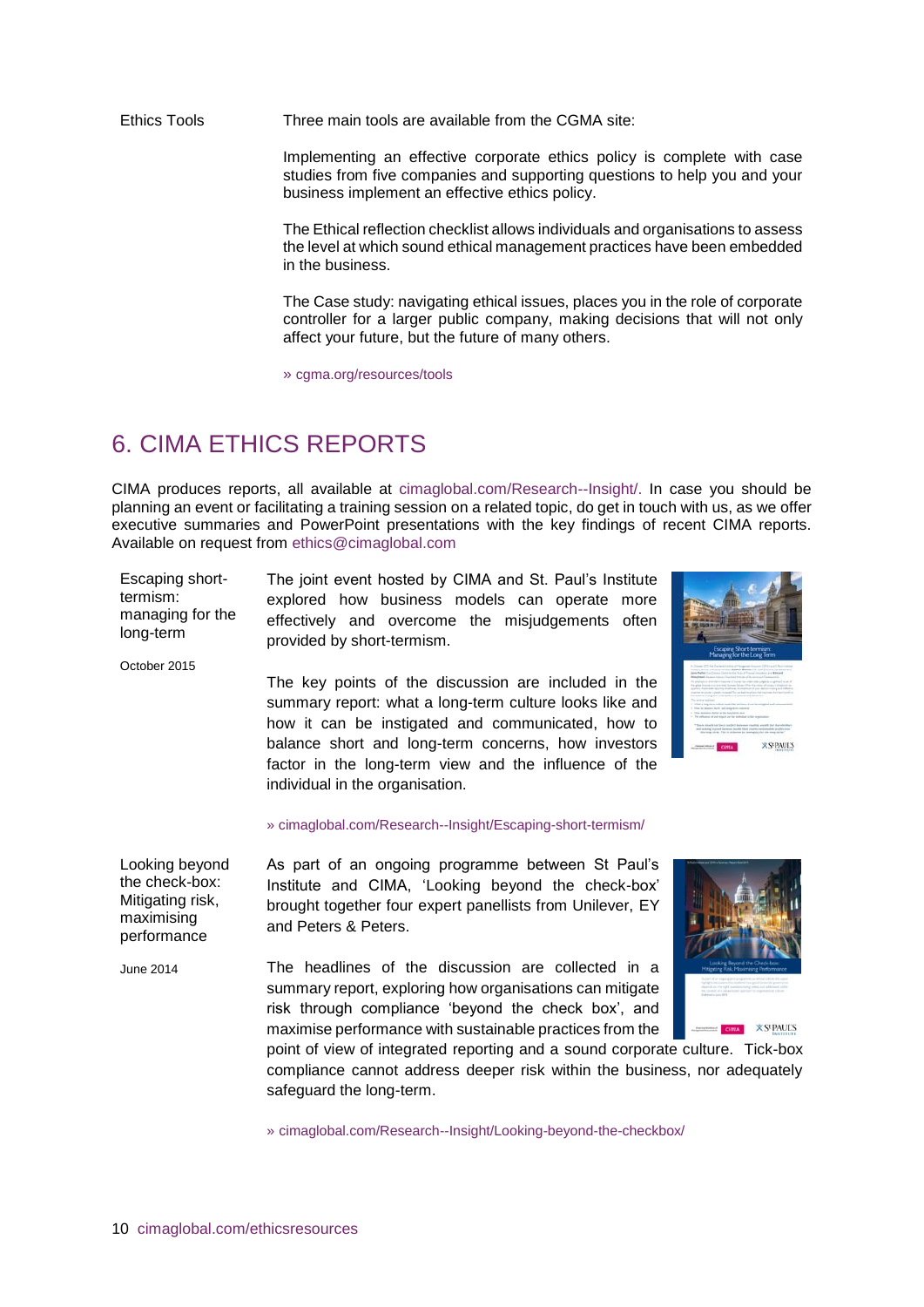Embedding ethical values – a guide for CIMA Partners

April 2014

The CIMA Training and Development accreditation scheme includes a requirement for employers to have an ethics policy or equivalent and to provide training in this area.

'Embedding ethical values' provides the right resources and support to draw up a code or policy document, and directs to resources which helps address what else can be done to embed ethical values and make the code effective.



» [cimaglobal.com/Research--Insight/Embedding-ethical-values-a-guide-to-CIMA](https://www.cimaglobal.com/Research--Insight/Embedding-ethical-values-a-guide-to-CIMA-partners/)[partners/](https://www.cimaglobal.com/Research--Insight/Embedding-ethical-values-a-guide-to-CIMA-partners/)

Business Ethics for SMEs April 2014 'Business Ethics for SMEs', has been produced alongside 'Embedding ethical values', and explores what business ethics means for small to medium-sized business enterprises and how they can introduce and support high standards of business practice.



Although aimed at CIMA partners, 'Embedding ethical values' and 'Business ethics for SMEs' are relevant to members or students who seek to embed ethical values to

their organisation or find out more about introducing a Code of Ethics.

- Embedding ethical values into the corporate culture: Zambia This paper summarises the discussions from a joint roundtable with the Institute of Directors Zambia, held in August at the 2013 Annual Business Conference in Livingstone.
- February 2014 A group of professional accountants discussed both ethical challenges that can be faced in corporate life as well as giving recommendations on how best to safeguard against risk and how to strengthen a culture of integrity.

Understanding reputational risk – the costs of 'act now, worry later' This paper summarises key findings from the discussions at the Malaysian Institute of Integrity (IIM) and CIMA roundtable on reputational risk, based on a global CGMA survey.

January 2014 The roundtable focused on the growing attention to risk, the role of social media and the benefits of safeguarding reputation. The resultant recommendations aim to help individuals and organisations to both reflect on their practices and consider how best they can strengthen integrity in their business.

Embedding ethical values into the corporate culture 2013 The joint CIMA/IIM report 'Embedding ethical values into the corporate culture' summarises discussions from a roundtable on corporate integrity in October 2012. The roundtable brought together representatives from various companies, both SMEs and multinationals, to discuss the issues of embedding ethical values into the corporate culture of an organisation.

> [» cimaglobal.com/Research--Insight/Embedding-ethical-values](https://www.cimaglobal.com/Research--Insight/Embedding-ethical-values-into-the-corporate-culture/)[into-the-corporate-culture/](https://www.cimaglobal.com/Research--Insight/Embedding-ethical-values-into-the-corporate-culture/)





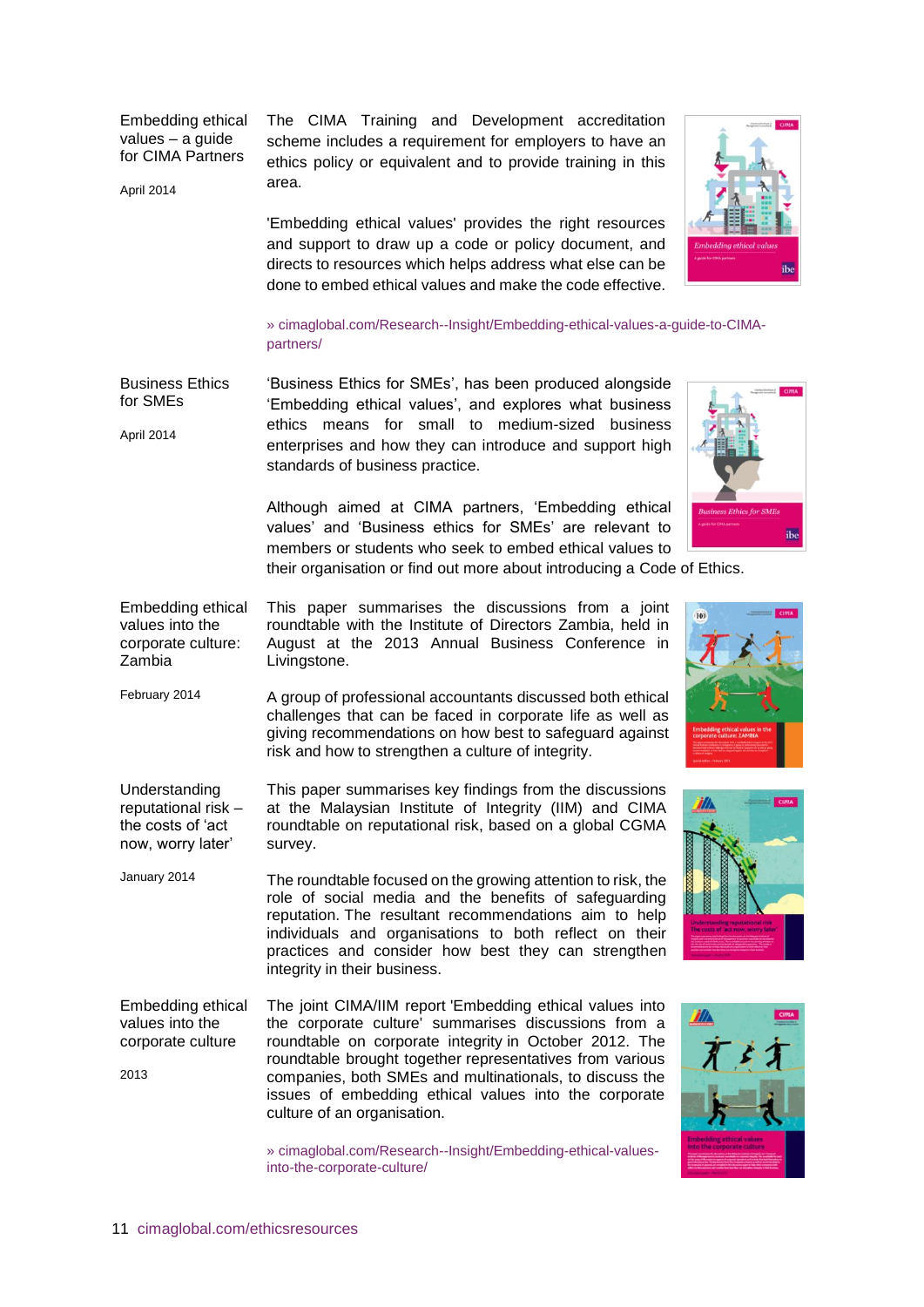Fact or fiction? **Global** 2012 This paper summarises discussions between finance professionals from leading companies and consultants based in London, Singapore, Warsaw and Johannesburg between January 2011 and April 2012. Key themes included challenges in partnering and pressures from the business; skills and competencies for business partnering; and structure and reporting lines.



Finance function transformation and the related shift towards more partnering within the organisation using

business-facing roles raises the question of how to best re-affirm the independence and objectivity of the finance professional. The aim of this paper is to provide a picture of the opportunities and challenges finance transformation is creating and the new skills needed.

[» cimaglobal.com/Research--Insight/Fact-or-fiction-The-independent-business-partner-](https://www.cimaglobal.com/Research--Insight/Fact-or-fiction-The-independent-business-partner-UK/)[UK/](https://www.cimaglobal.com/Research--Insight/Fact-or-fiction-The-independent-business-partner-UK/)

Acting under pressure 2012 This report highlights the different areas where management accountants might experience pressure in the workplace, set against the wider ethical environment. The findings affirm that the overall operating culture, support from management and transparent operations complying with both local and international regulations and norms, are essential to support responsible business.



» [cimaglobal.com/Research--Insight/Acting-under-pressure-](https://www.cimaglobal.com/Research--Insight/Acting-under-pressure--how-management-accountants-manage-ethical-issues/) [how-management-accountants-manage-ethical-issues/](https://www.cimaglobal.com/Research--Insight/Acting-under-pressure--how-management-accountants-manage-ethical-issues/)

# 7. USING THE TRAINING TOOLS AND RESOURCES

See examples below for how to use and incorporate the training tools and resources in different types of events. If you require any of the slide sets please get in touch at [ethics@cimaglobal.com.](mailto:ethics@cimaglobal.com) We are always glad to hear from you with any feedback, and if you have organised an event, to learn more about what worked well.

## INDIVIDUAL TRAINING OR SMALL GROUPS

You can easily work on your ethical decision-making and become familiarised with the Code on your own or in a small group.

Watch CIMA's [Overview of the Code of Ethics](http://www.cimaglobal.com/Professionalism/Ethics/Responsible-business/ethicswebcasts/CIMA-and-ethics-webcasts/Ethics-animation/) - this three-minute introduction explains the basic functions of the Code and how it supports members and students.

There are several ethical dilemma tools available – the interactive [CPD Member Ethics e-tool,](http://www.cimaglobal.com/ethicstool) for example, guides you through a series of scenarios where you have to decide what steps to take, considering your ethical commitment as a management accountant under the Code. Alternatively, the [Student Ethics Support Tool](http://www.cimaglobal.com/studentethicstool) provides an overview of the CIMA Code of Ethics and outlines what is the importance of ethics in the workplace, and how ethical dimensions may appear in the CIMA exams.

You can also use the [Ethical Dilemmas work sheet,](http://www.cimaglobal.com/Professional-ethics/Ethics/Responsible-business/Ethical-dilemma/) select one of the five dilemmas, and work it through with help from the [Ethics checklist](http://www.cimaglobal.com/Professional-ethics/Ethics/Responsible-business/Ethics-checklist/) and the [Code](http://www.cimaglobal.com/Professional-ethics/Ethics/CIMA-code-of-ethics-for-professional-accountants/) to draft an action plan – decide which of the fundamental principles are affected and how, and make a list of steps to resolve the dilemma.

These exercises help you reflect on how to approach ethical dilemmas, and show that there may be different answers for different situations and circumstances. The dilemmas work sheet comes with an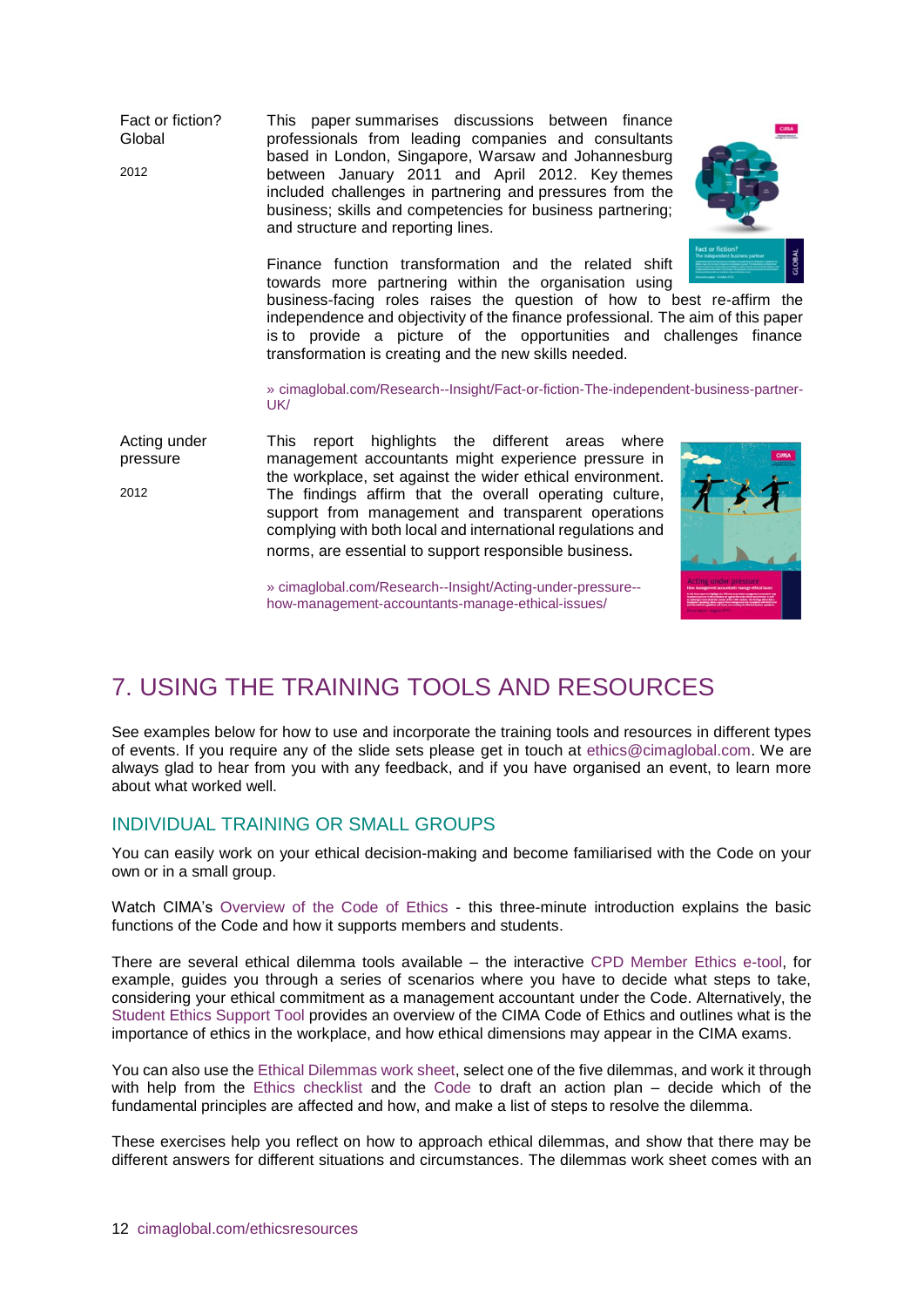answer sheet - note that it's there to guide you in the right direction rather than to tell you what is right or wrong. The important thing is to ensure that you uphold the principles of the Code and the law.

## GROUP AND TEAM EXERCISE

If you have a group or team exercise, a good theme relevant to anyone already in, or soon to be in, employment is pressures in the workplace which was explored in the ['Acting under pressure](http://www.cimaglobal.com/Research--Insight/Acting-under-pressure--how-management-accountants-manage-ethical-issues/)' report. Note that a training session like this one will be of relevance to non-CIMA members too.

Start by introducing the group to the key findings of the report – contact us to get a PowerPoint slide set. To engage the audience, use the [Good People case study](http://www.cimaglobal.com/goodpeople) (download the script and facilitator's notes) and choose two people from the audience to enact the scenario. This case study sets out a scenario based in reality where an organisation is pushing potentially faulty pharmaceutical products to market. Use this as a prompt to open a discussion with the group. Keep it focused by introducing the [fundamental principles](http://www.cimaglobal.com/Professional-ethics/Ethics/CIMAs-code-at-a-glance/) of the Code and the [Ethics checklist.](http://www.cimaglobal.com/Professional-ethics/Ethics/Responsible-business/Ethics-checklist/)

This exercise will help the individual members reflect on ethical dilemmas and decision making on a personal level, and also let the group discuss jointly what the pros and cons of an action is, establish which are some of the factors they have to consider, and what a possible solution might look like. Further, it draws attention to potential risk zones where pressures are more likely to appear.

## LARGE EVENT OR PRESENTATION

For events with a large audience, a traditional, less interactive, presentation will be relevant. A recent presentation is the November 2014 'Ethical Performance – driving value from an ethical culture', which is based on a survey of CGMA's on ethics in the workplace. Alternatively, 'Ethical Leadership and responsible business', based in large on the CGMA 'Managing Responsible Business' report, looks at ethics as a foundation of business success through ethical leadership, trust, brand and reputation, and the future of responsible business. Please get in touch for slide sets.

To underline the importance of ethics and professionalism, you could start the presentation with the [Ethics Newsreel](https://www.youtube.com/watch?v=O4cjXdZNGPg) video message. Bring the topic to life with a recent case study, preferably with a wellknown story to grab peoples' attention. If nothing comes to mind, browse through our [Ethics newsletter](http://www.cimaglobal.com/Professionalism/Ethics/Responsible-business/E-Library/Ethics-newsletter/) to get inspiration. You could also use the [Good People scenario](http://www.cimaglobal.com/goodpeople) which has been used at CIMA events before.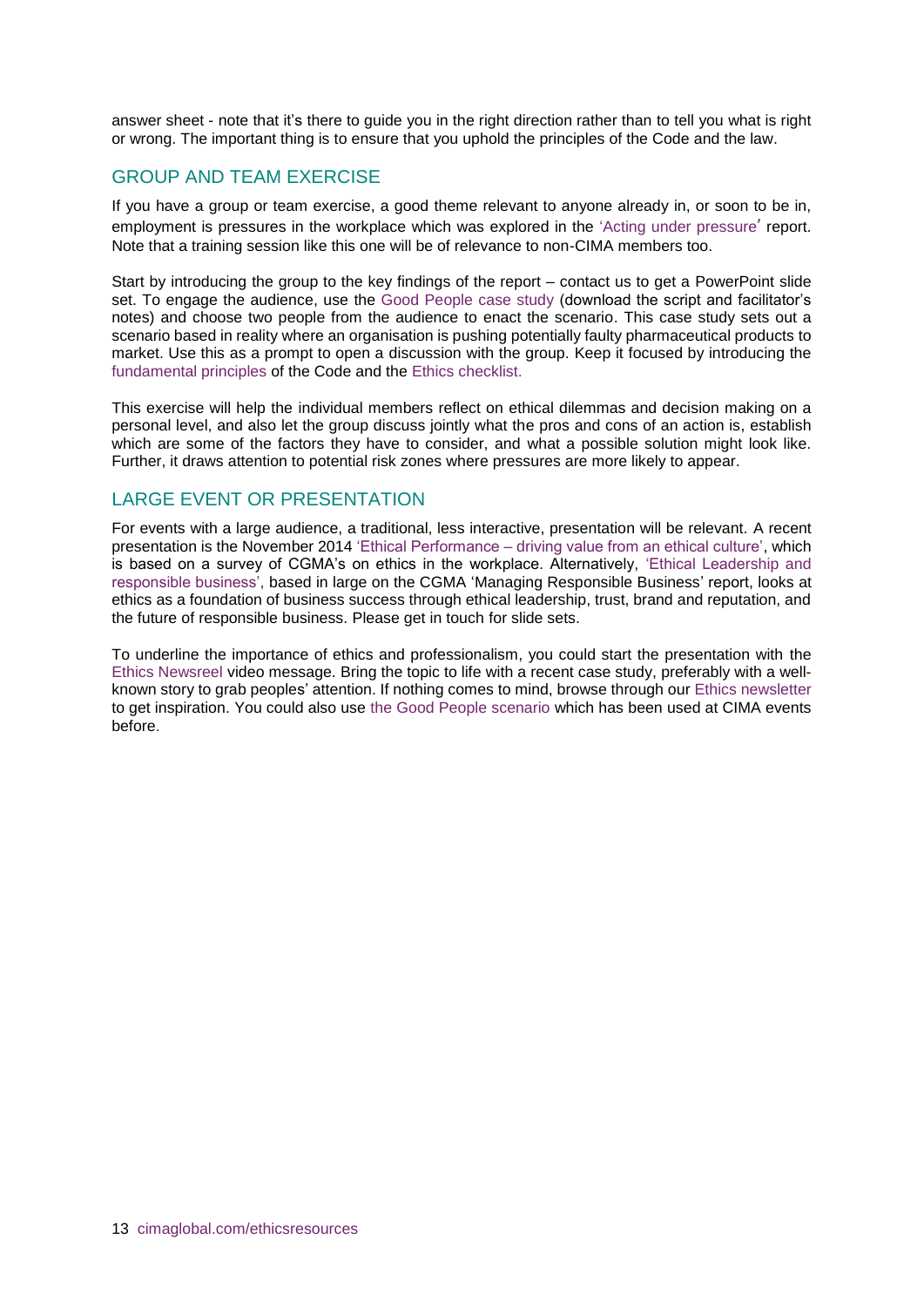CIMA is committed to upholding the highest ethical and professional standards, and to maintaining public confidence in management accounting.

CIMA members and students are required to comply with the CIMA Code of Ethics and to adopt the fundamental principles to their working lives.

Download this guide online at [cimaglobal.com/ethicsresources](http://www.cimaglobal.com/ethicsresources)

Find more information at:

- [cimaglobal.com/ethics](http://www.cimaglobal.com/ethics)
- [cimaglobal.com/helplines](http://www.cimaglobal.com/helplines)
- [cgma.org/responsiblebusiness](http://www.cgma.org/responsiblebusiness)